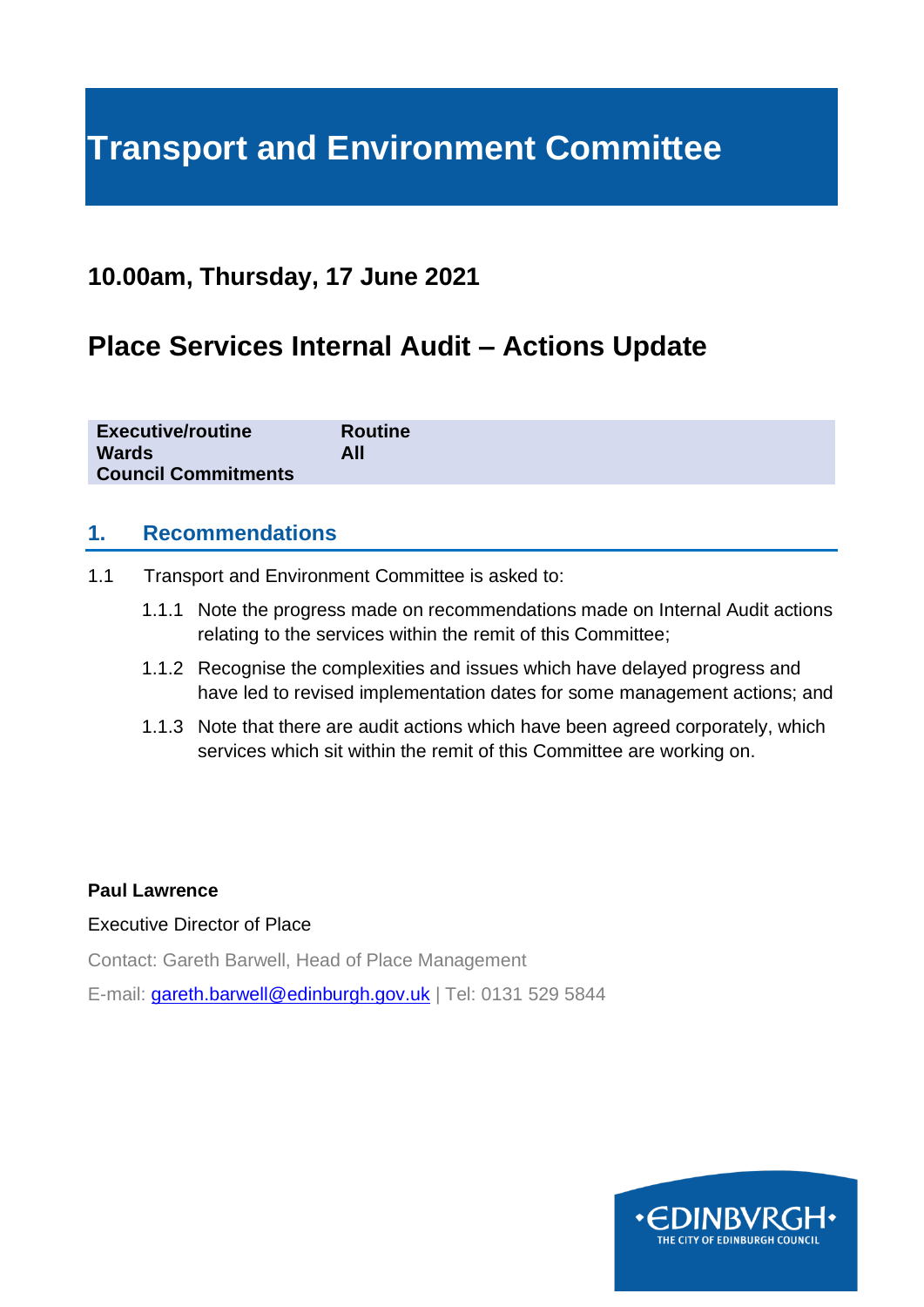**Report**

# **Place Services Internal Audit – Actions Update**

### **2. Executive Summary**

2.1 This report sits alongside the referral reports from the Governance, Risk and Best Value Committee on 23 March 2021 and 8 June 2021 on Internal Audit: Overdue Findings and Key Performance Indicators. The report provides an update on progress on management actions arising from Internal Audits which specifically relate to services which fall within the remit of this Committee.

### **3. Background**

- 3.1 On 23 March and 8 June 2021, the Governance, Risk and Best Value Committee considered reports on overdue findings and key performance indicators presented by Internal Audit. The first report was based on information prepared on 10 February 2021 and the second with information prepared on 27 April 2021.
- 3.2 These reports were referred to Transport and Environment Committee for information and are included on this meeting agenda as items 8.1 and 8.2.
- 3.3 An update on overdue Internal Audit actions was included within the Business Bulletin for Transport and Environment Committee on [22 April 2021.](https://democracy.edinburgh.gov.uk/documents/s33322/6.1%20-%20Business%20Bulletin_April%202021.pdf)

### **4. Main report**

- 4.1 Within the remit of the Transport and Environment Committee, there are three Internal Audits which were included in the referred report of 8 June 2021. These are:
	- 4.1.1 Payments and Charges (CW1803) (three actions);
	- 4.1.2 Waste and Cleansing Performance Management Framework (PL1807) (one);
	- 4.1.3 Road Services Improvement Plan PL1808 (10); and
	- 4.1.4 Street Lighting and Traffic Signals PL1810 (four).
- 4.2 Appendix 1 provides an update on the overdue Internal Audit actions against each of these audits. In summary:
	- 4.2.1 Since 27 April 2021, eight internal audit actions have been closed;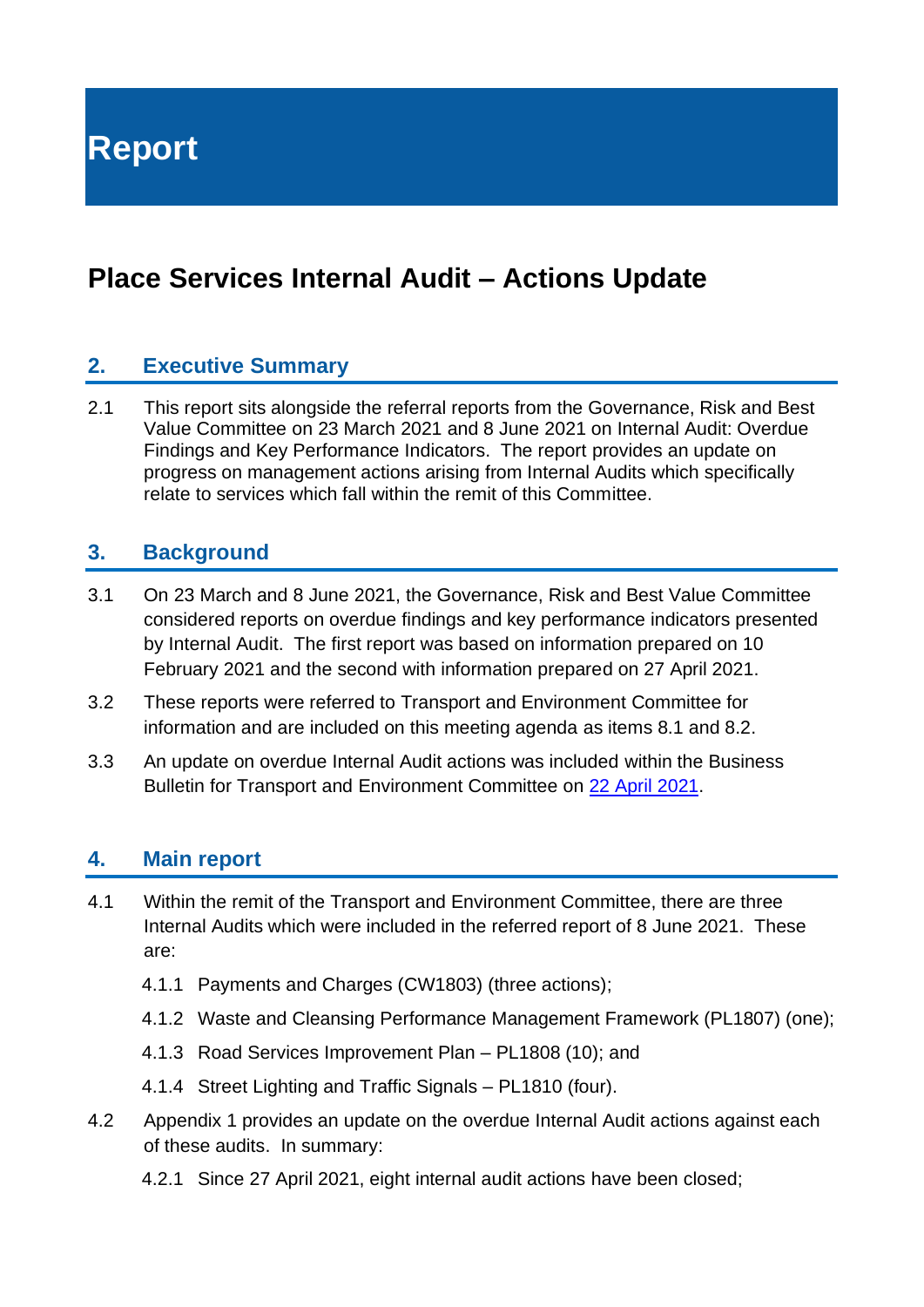- 4.2.2 Two actions were closed on the Payments and Charges audit. There is one remaining action which is almost complete;
- 4.2.3 One action related to the Waste and Cleansing Performance Management Framework. There are no further actions open on this audit;
- 4.2.4 Three actions closed relate to the Roads Improvement Plan and two actions have been marked as implemented, with evidence to support the closure of these actions provided to Internal Audit. There are six actions which remain open. Three have revised implementation dates in the future and the evidence required to close these actions has been agreed. Transport and Internal Audit colleagues are working to agree on the evidence required to close the three overdue actions which do not have revised implementation dates; and
- 4.2.5 Two actions closed relate to Street Lighting and Traffic Signals. There are three actions remain open which have revised implementation dates in the future.
- 4.3 There are a small number of overdue management actions which relate to Internal Audits on Council processes which are being implemented across all Council Services. These include services within the remit of this Committee. These include:

#### **RES1809 – Suppler Management Framework and CIS Payments**

- 4.3.1 Issue 1.2(3) relates to supplier management quality assurance. This action has a revised implementation date of 01/08/2021;
- 4.3.2 Issue 1.3 relates to support and guidance for contract managers. The implementation date for this action has been revised to 30/09/2021;

#### **CE1902 – Policy Management Framework**

4.3.3 Issue 1.2b – relates to a review of the completeness and accuracy of the Council's policies and online policy register. The date for implementation of this action has been revised to 31/07/2021 to enable the required review to be completed.

#### **CW1702 - Resilience BC**

4.2.4 The actions under this audit all now have revised implementation dates to recognise that the Council will prepare new Business Impact Assessments once service resumption post COVID-19 is completed and a new Senior Management Structure for the Council has been implemented.

### **5. Next Steps**

5.1 Officers will continue to progress with implementation of management actions arising from Internal Audits and will aim to conclude these within the agreed timescales.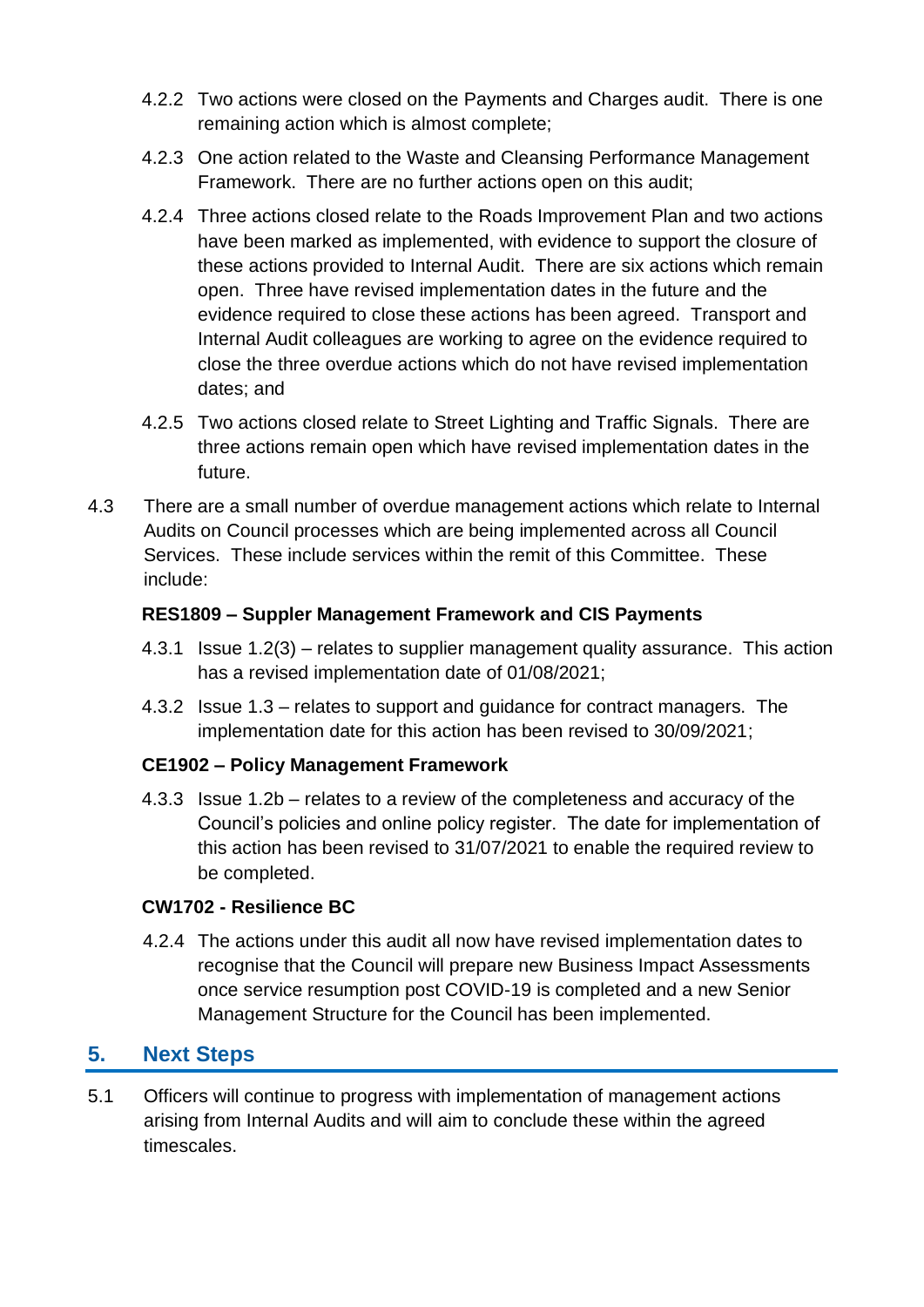# **6. Financial impact**

6.1 There are no financial impacts arising from this report.

## **7. Stakeholder/Community Impact**

7.1 None.

# **8. Background reading/external references**

8.1 None.

# **9. Appendices**

9.1 Appendix 1 – Transport and Environment Committee Extract Summary of Internal Audit: Overdue Findings as at 27 April 2021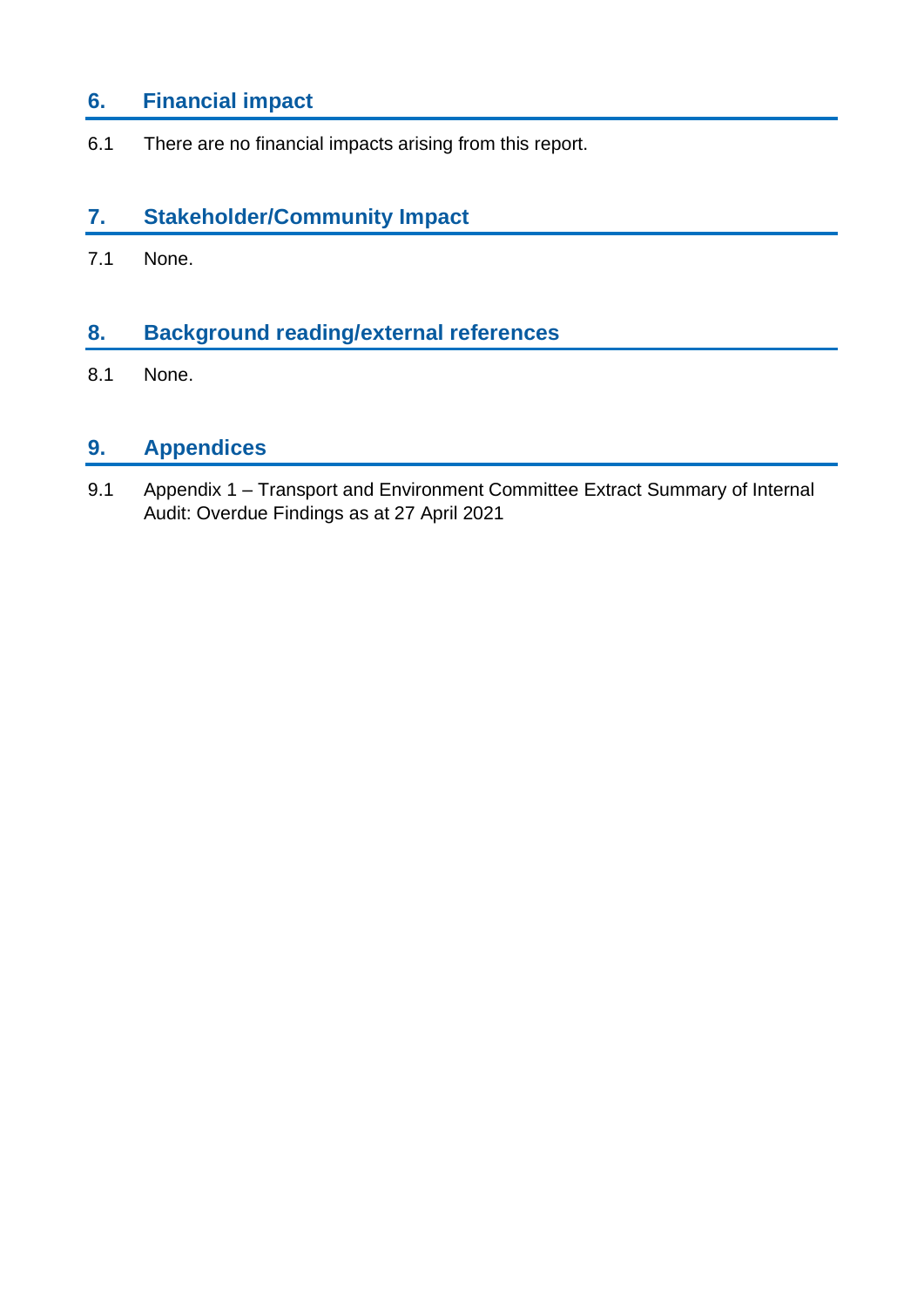**Appendix 1 – Transport and Environment Committee Extract Summary of Internal Audit: Overdue Findings and Key Performance Indicators as at 27 April 2021**

|                             | <b>Audit Reference: PL1807</b>           | Audit Title: Waste and Cleansing Services - Performance                                                                                                                                                                                                                                                                                                                                                                        |                                    |                                                 |                                 | <b>Responsible Manager: Andy</b>                                                                                                                                                                                                                                                                                                                                                                                                                                |                                                                       |  |
|-----------------------------|------------------------------------------|--------------------------------------------------------------------------------------------------------------------------------------------------------------------------------------------------------------------------------------------------------------------------------------------------------------------------------------------------------------------------------------------------------------------------------|------------------------------------|-------------------------------------------------|---------------------------------|-----------------------------------------------------------------------------------------------------------------------------------------------------------------------------------------------------------------------------------------------------------------------------------------------------------------------------------------------------------------------------------------------------------------------------------------------------------------|-----------------------------------------------------------------------|--|
|                             |                                          | <b>Management Framework</b>                                                                                                                                                                                                                                                                                                                                                                                                    |                                    |                                                 | <b>Williams</b>                 |                                                                                                                                                                                                                                                                                                                                                                                                                                                                 |                                                                       |  |
| <b>Finding</b><br>Reference | <b>Issue Type</b><br>(Finding<br>Rating) | <b>Agreed Management Action</b>                                                                                                                                                                                                                                                                                                                                                                                                | Original<br>Implementation<br>Date | <b>Revised</b><br>Implementation<br><b>Date</b> | <b>Current</b><br><b>Status</b> | <b>Status Update</b>                                                                                                                                                                                                                                                                                                                                                                                                                                            | Reference in<br>Appendix 1 of<br>IA Report of 27<br><b>April 2021</b> |  |
| 1.3                         | Low                                      | The Policy Handbook will not<br>be updated to reflect items<br>suitable for inclusion in<br>residual waste bins as it is<br>not updated frequently<br>enough to ensure that this<br>information would be up to<br>date and accurate.<br>A clearer link to the Scottish<br>Government's Code of<br><b>Practice on Litter and</b><br>Refuse guidance will be<br>included in all customer<br>communications and on the<br>website | 27/12/2019                         | 01/11/2020                                      | Closed                          | The evidence to close<br>this action was<br>submitted on<br>27/10/2020.<br>On 08/04/2021,<br>Internal Audit returned<br>the action to started<br>with a request for<br>evidence that the link<br>to CoPLAR is included<br>in customer<br>communications.<br>The service has<br>confirmed that there<br>are no direct customer<br>communications on<br><b>Street Cleansing and</b><br>therefore it will not be<br>possible to provide the<br>evidence requested. | 160                                                                   |  |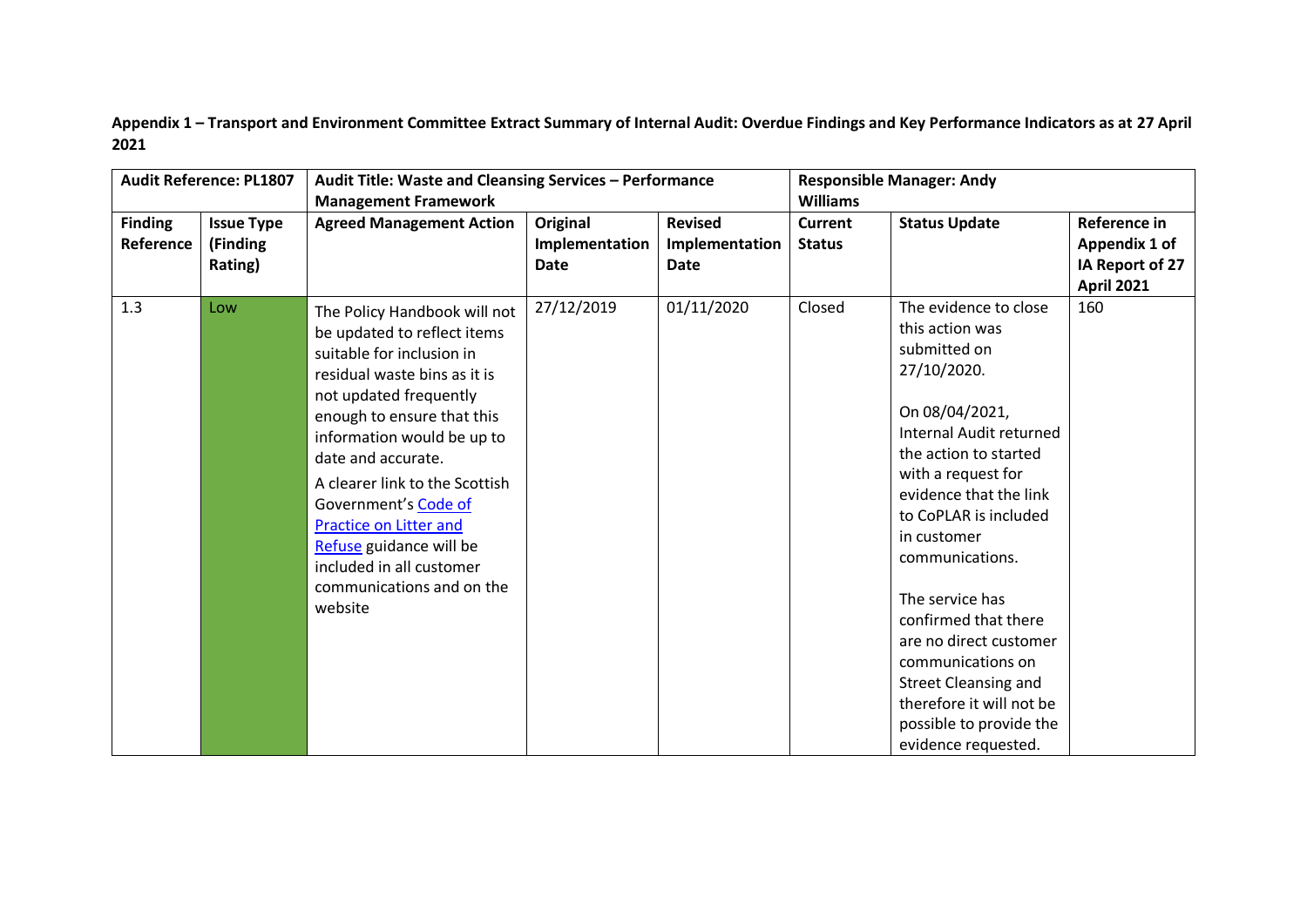|                | <b>Audit Reference: PL1808</b> | Audit Title: Road Services Improvement Plan |                |                |                | <b>Responsible Manager: Cliff Hutt</b> |                   |
|----------------|--------------------------------|---------------------------------------------|----------------|----------------|----------------|----------------------------------------|-------------------|
| <b>Finding</b> | <b>Issue Type</b>              | <b>Agreed Management</b>                    | Original       | <b>Revised</b> | <b>Current</b> | <b>Status Update</b>                   | Reference in      |
| Reference      | (Finding                       | <b>Action</b>                               | Implementation | Implementation | <b>Status</b>  |                                        | Appendix 1 of     |
|                | Rating)                        |                                             | Date           | Date           |                |                                        | IA Report of 27   |
|                |                                |                                             |                |                |                |                                        | <b>April 2021</b> |
| 1.1            | <b>High</b>                    | The Roads Service                           | 30/04/2020     | 01/06/2021     | Implemented    | This action has been                   | 113               |
|                |                                | Improvement Plan (the                       |                |                |                | implemented and                        |                   |
|                |                                | Plan) will be reviewed                      |                |                |                | evidence submitted                     |                   |
|                |                                | following completion of                     |                |                |                | to Internal Audit for                  |                   |
|                |                                | the organisational                          |                |                |                | consideration.                         |                   |
|                |                                | restructure and will                        |                |                |                |                                        |                   |
|                |                                | consider the points noted                   |                |                |                |                                        |                   |
|                |                                | in the recommendation. A                    |                |                |                |                                        |                   |
|                |                                | review of the financial                     |                |                |                |                                        |                   |
|                |                                | operating model will also                   |                |                |                |                                        |                   |
|                |                                | be undertaken with the                      |                |                |                |                                        |                   |
|                |                                | aim of embedding a new                      |                |                |                |                                        |                   |
|                |                                | budget structure for the                    |                |                |                |                                        |                   |
|                |                                | service. Once completed                     |                |                |                |                                        |                   |
|                |                                | the Plan business case will                 |                |                |                |                                        |                   |
|                |                                | be refreshed to reflect any                 |                |                |                |                                        |                   |
|                |                                | significant changes.                        |                |                |                |                                        |                   |
| 1.2            | <b>High</b>                    | On appointment of the                       | 31/07/2020     | 01/12/2020     | Closed         | The evidence of                        | 110               |
|                |                                | tier 3 and 4 management                     |                |                |                | implementation on                      |                   |
|                |                                | team, a re-base of the                      |                |                |                | this action was                        |                   |
|                |                                | improvement plan will                       |                |                |                | submitted on                           |                   |
|                |                                | take place and the revised                  |                |                |                | 24/03/2021.                            |                   |
|                |                                | plan will be submitted to                   |                |                |                |                                        |                   |
|                |                                | the Council's Change                        |                |                |                |                                        |                   |
|                |                                | Board and the Transport                     |                |                |                |                                        |                   |
|                |                                | and Environment                             |                |                |                |                                        |                   |
|                |                                |                                             |                |                |                |                                        |                   |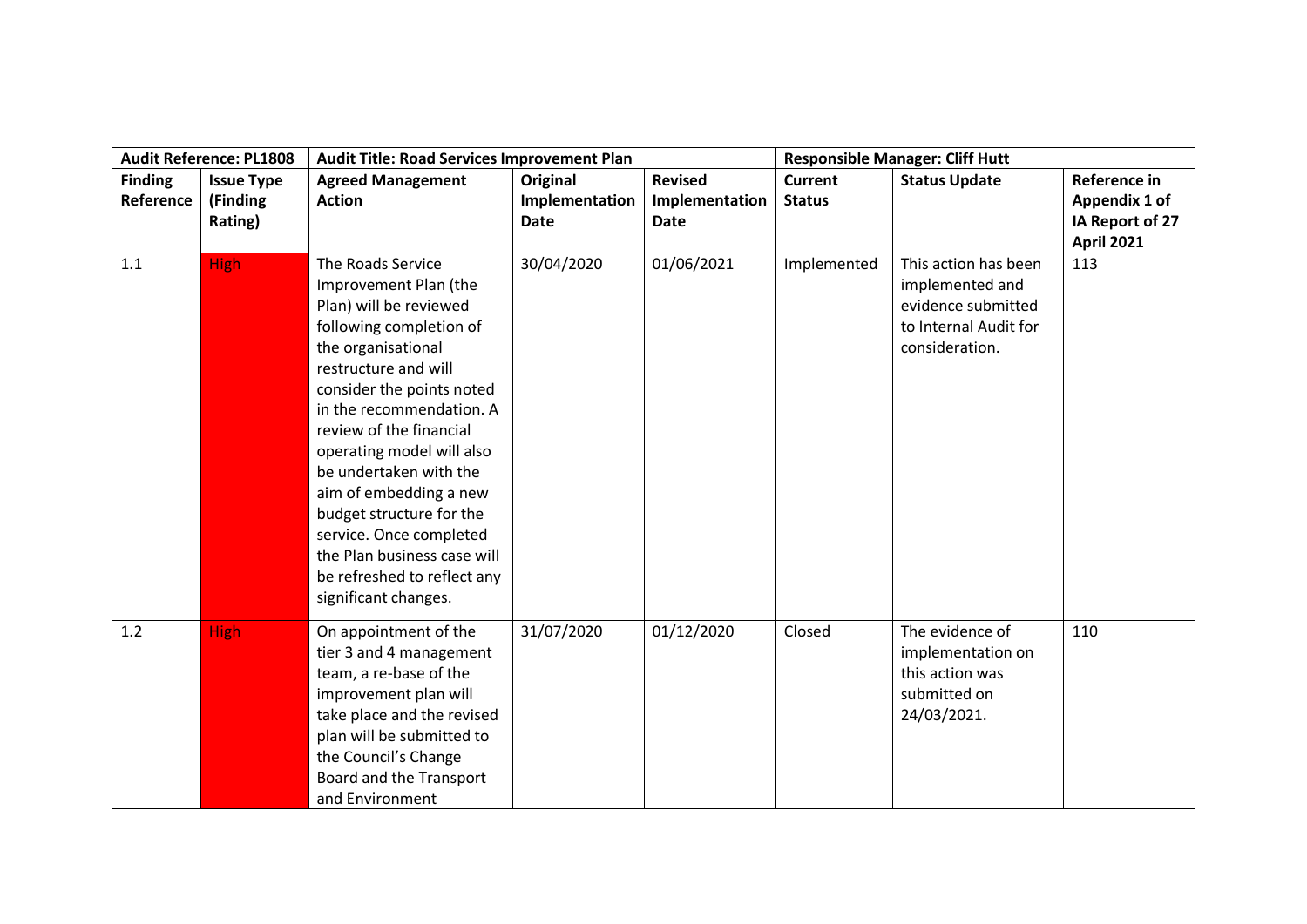|     |             | Committee for approval,<br>with ongoing progress<br>updates provided to both<br>forums.                                                                                                                                                                                                                                                                            |            |            |             |                                                                                                                                                                                                                            |     |
|-----|-------------|--------------------------------------------------------------------------------------------------------------------------------------------------------------------------------------------------------------------------------------------------------------------------------------------------------------------------------------------------------------------|------------|------------|-------------|----------------------------------------------------------------------------------------------------------------------------------------------------------------------------------------------------------------------------|-----|
| 1.3 | <b>High</b> | The re-based plan will be<br>managed in line with the<br><b>Project Management</b><br>Toolkit for Major Projects.<br>The plan will be managed<br>by the Roads service<br>Performance Coordinator<br>once appointed in the<br>revised structure.                                                                                                                    | 20/12/2020 | 01/05/2021 | In Progress | The evidence of<br>implementing this<br>action is close to<br>being complete and<br>will be shared with<br>Internal Audit shortly.                                                                                         | 114 |
| 1.4 | <b>High</b> | A post implementation<br>review of both the new<br>organisational structure<br>(31 March 2020) and<br>completed Roads Service<br>Improvement Plan (the<br>Plan) actions (March 2021)<br>will take place to assess<br>the effectiveness of the<br>new service and any<br>requirements for change,<br>and the impact of the<br>changes delivered through<br>the Plan | 31/03/2021 | 01/08/2022 | In Progress | The implementation<br>date for this action<br>was revised to<br>recognise the delay in<br>implementing the<br>new service structure<br>as a result of COVID-<br>19. This review will<br>now be completed by<br>01/08/2022. | 115 |
| 2.1 | <b>High</b> | One of the roles included<br>in the new Roads structure<br>is a Roads Service<br>Performance Coordinator.                                                                                                                                                                                                                                                          | 31/07/2021 | 30/09/2021 | In Progress | Following discussion<br>between the service<br>and Internal Audit,<br>the implementation                                                                                                                                   | 116 |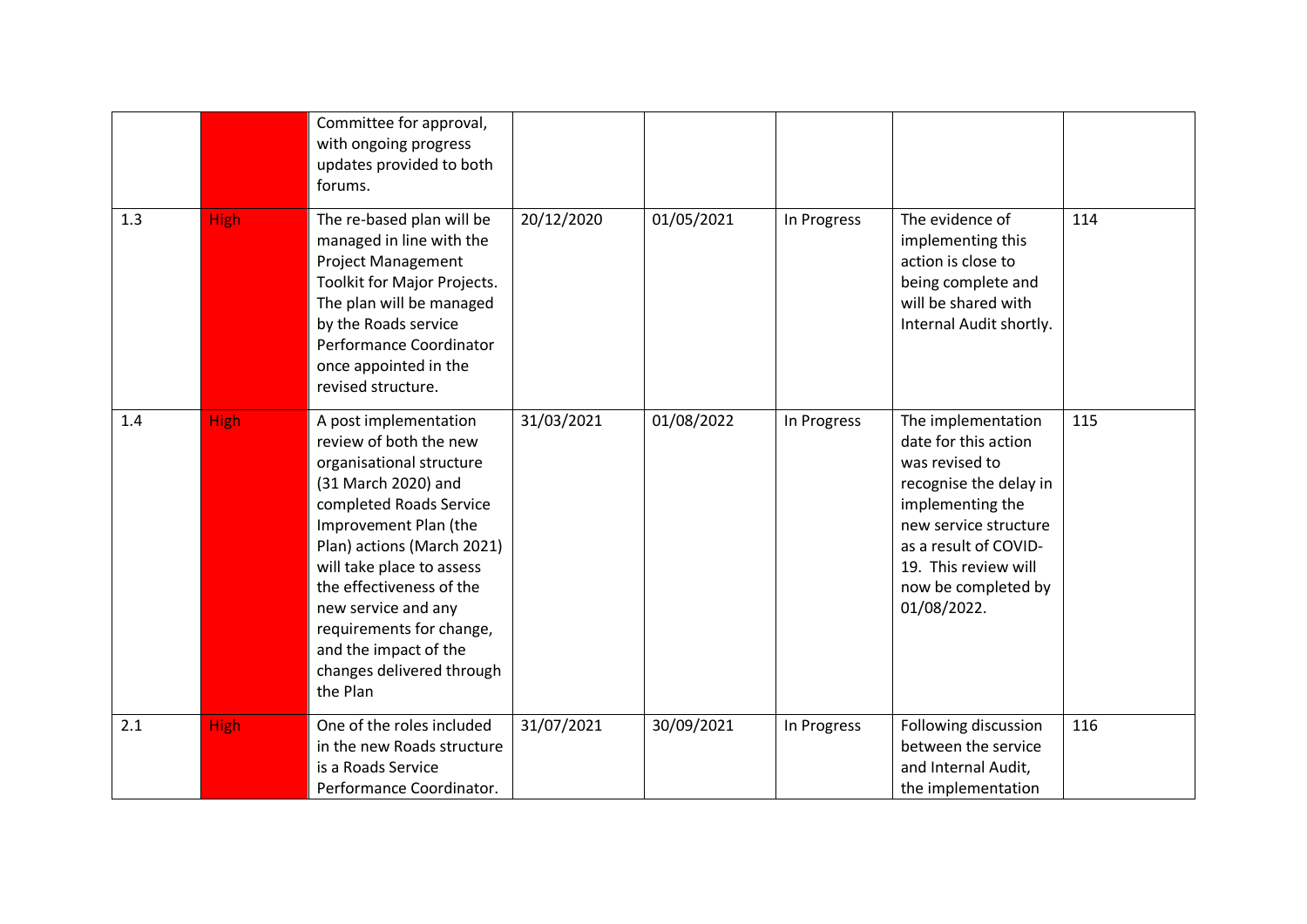|     |             | The team member<br>appointed to this role will<br>be responsible for<br>designing; implementing;<br>and maintaining a<br>performance and quality<br>assurance framework that<br>will incorporate the<br>recommendations made<br>to support ongoing<br>monitoring and<br>management of the Roads<br>service.<br>This will involve ensuring<br>that all Roads teams<br>develop team plans that<br>include key performance<br>measures; outline their<br>respective roles and<br>responsibilities for<br>delivery; and are aligned<br>with overall Council's<br>commitments that are<br>relevant to Roads. |            |            |             | date for this has been<br>revised.<br>The evidence<br>required to close has<br>been agreed.                     |     |
|-----|-------------|---------------------------------------------------------------------------------------------------------------------------------------------------------------------------------------------------------------------------------------------------------------------------------------------------------------------------------------------------------------------------------------------------------------------------------------------------------------------------------------------------------------------------------------------------------------------------------------------------------|------------|------------|-------------|-----------------------------------------------------------------------------------------------------------------|-----|
| 2.2 | <b>High</b> | 1. The existing Transport<br>Design and Delivery<br>quality framework will be<br>revised to reflect the new<br><b>Roads and Transport</b><br>Infrastructure Service and<br>rolled out across the<br>service. As part of this                                                                                                                                                                                                                                                                                                                                                                            | 30/06/2021 | 31/03/2021 | Implemented | Evidence of<br>implementation<br>submitted to Internal<br>Audit on 01/04/2021,<br>14/04/2021 and<br>16/04/2021. | 111 |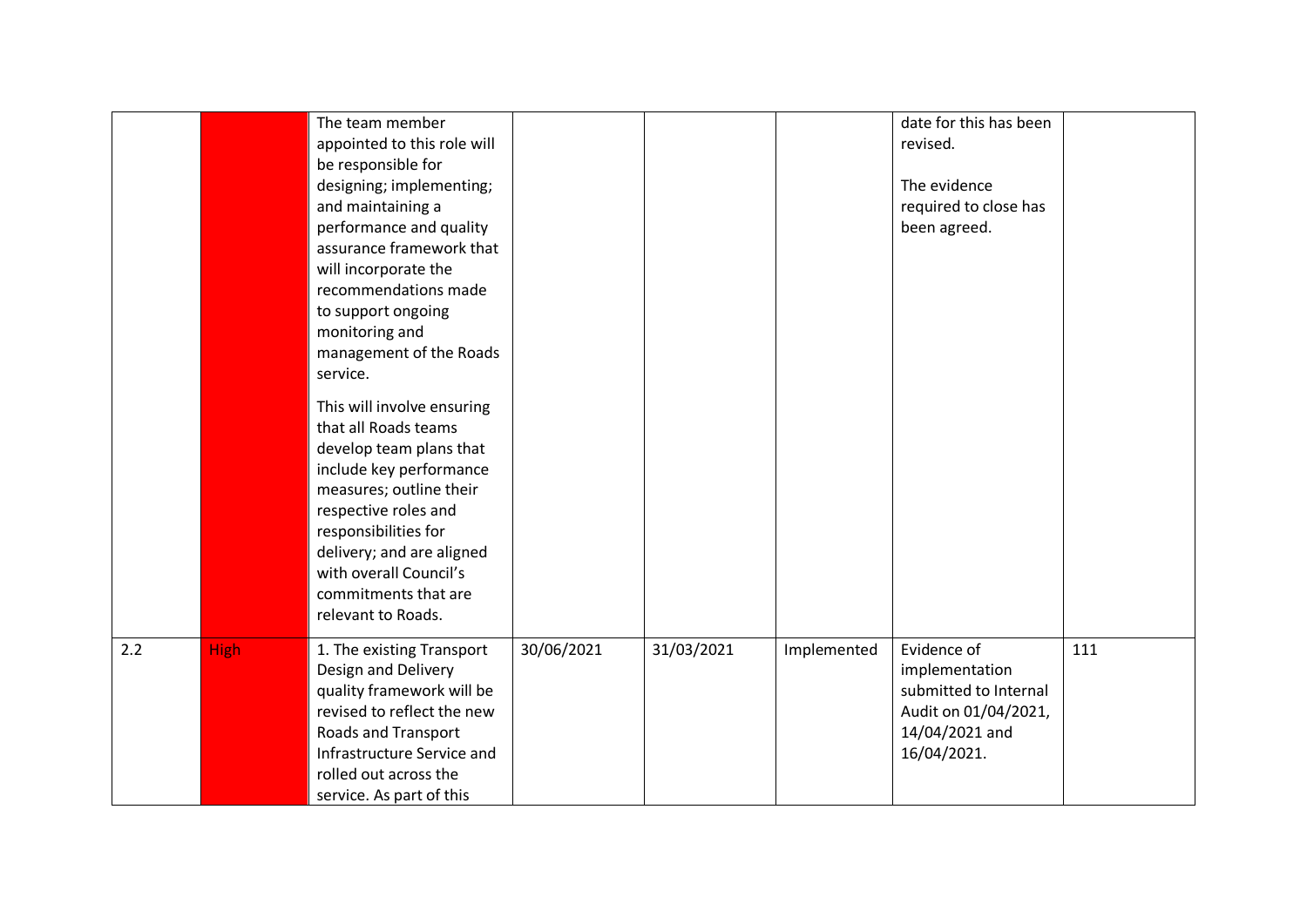| review, the<br>recommendations<br>highlighted above will be<br>considered and<br>incorporated where<br>appropriate. The Design,<br><b>Structures and Flood</b><br><b>Prevention Manager will</b><br>be responsible for<br>refreshing the quality<br>framework once<br>appointed.                              |  |  |  |
|---------------------------------------------------------------------------------------------------------------------------------------------------------------------------------------------------------------------------------------------------------------------------------------------------------------|--|--|--|
| 2. A sampling regime will<br>be designed and<br>embedded for safety<br>inspections to ensure that<br>defects are being<br>categorised properly. This<br>process will be designed<br>and implemented by the<br>Team Leader for Safety<br>Inspections to be<br>appointed as part of the<br>ongoing restructure. |  |  |  |
| 3. A sampling regime will<br>be designed and<br>embedded for road defect<br>repairs to ensure that<br>repairs are fit for purpose<br>and effective.                                                                                                                                                           |  |  |  |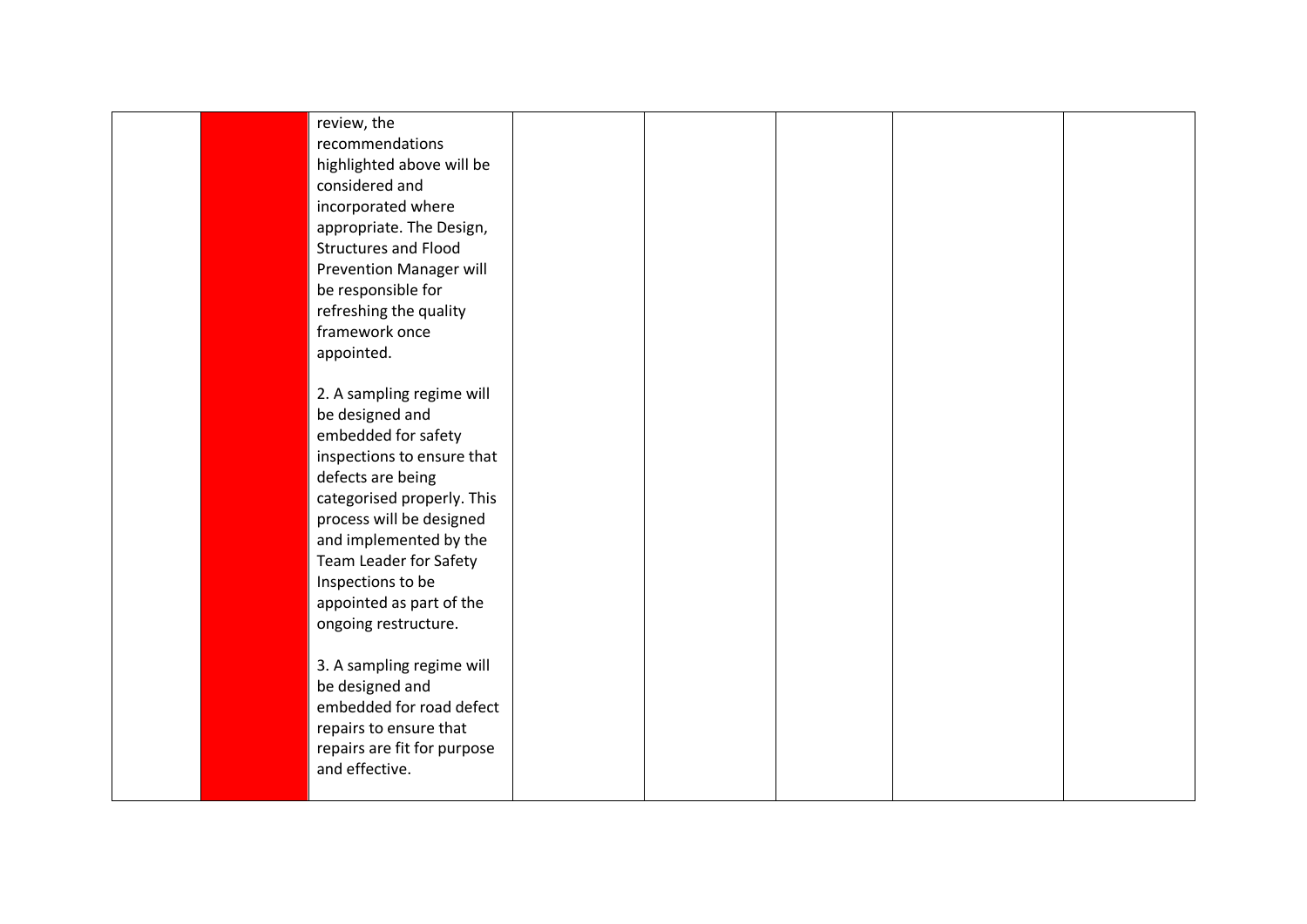|                  |     | 4. Key performance<br>indicators for each team<br>will be included in the<br>target setting for each 4th<br>tier manager and their<br>direct reports to ensure                                                                                 |            |            |             |                                                                                                     |     |
|------------------|-----|------------------------------------------------------------------------------------------------------------------------------------------------------------------------------------------------------------------------------------------------|------------|------------|-------------|-----------------------------------------------------------------------------------------------------|-----|
|                  |     | focus on these measures.<br>Emerging themes from<br>Team Plans and quality<br>assurance reviews will also<br>be shared with Roads<br>teams, and individual and<br>team training needs will<br>be considered based on<br>the themes identified. |            |            |             |                                                                                                     |     |
|                  |     | This process will be<br>designed and<br>implemented by the<br>Service Performance<br>Coordinator to be<br>appointed as part of the<br>ongoing restructure.                                                                                     |            |            |             |                                                                                                     |     |
| 3.2a             | Low | Design and implement a<br>training framework for all<br>relevant Inspectors in line<br>with the newly adopted<br>'Road Safety Inspection<br>and Defect Categorisation<br>Procedure'                                                            | 31/01/2020 | 01/06/2021 | Closed      | This action has been<br>implemented and<br>evidence provided to<br>Internal Audit on<br>12/02/2021. | 112 |
| 3.2 <sub>b</sub> | Low | Design and implement a<br>training framework for all                                                                                                                                                                                           | 31/01/2020 | 01/01/2021 | In Progress | This action was<br>previously                                                                       | 117 |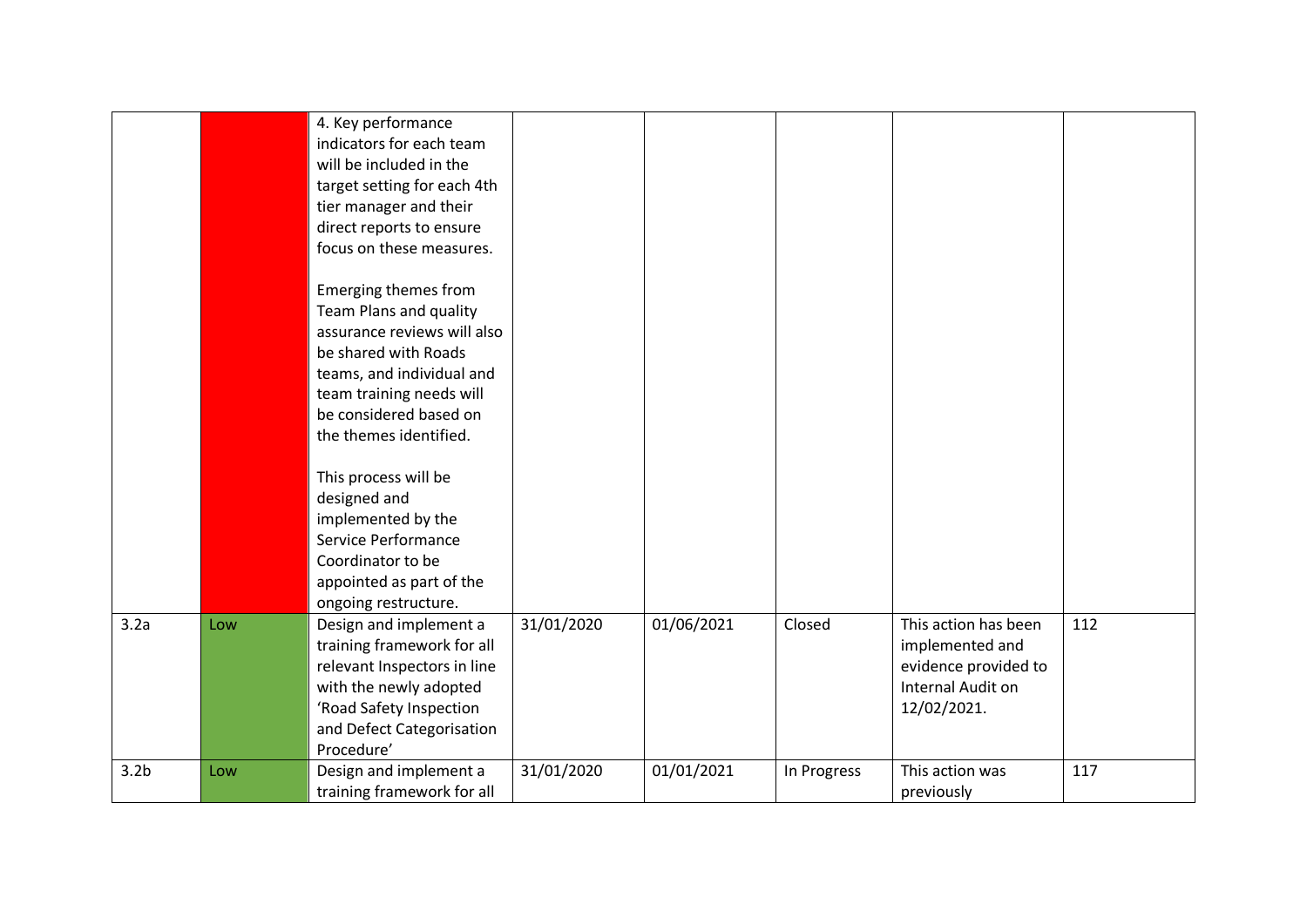|     |     | relevant Inspectors in line<br>with the newly adopted<br>'Road Safety Inspection<br>and Defect Categorisation<br>Procedure'                                                                                                                                         |            |            |             | implemented,<br>however, following<br>discussion with<br>Internal Audit, the<br>action has been<br>revised. A revised<br>implementation date<br>is still to be agreed.                                                                                                                               |     |
|-----|-----|---------------------------------------------------------------------------------------------------------------------------------------------------------------------------------------------------------------------------------------------------------------------|------------|------------|-------------|------------------------------------------------------------------------------------------------------------------------------------------------------------------------------------------------------------------------------------------------------------------------------------------------------|-----|
| 3.3 | Low | On appointment, the new<br>Service Performance<br>Coordinator and Team<br>Leader - Safety<br>Inspections will work with<br>Pitney Bowes (the supplier<br>of the Confirm system) to<br>develop a new process to<br>plan and monitor safety<br>inspection performance | 31/03/2020 | 30/06/2021 | In Progress | Following discussion<br>between the service<br>and Internal Audit,<br>the implementation<br>date for this has been<br>revised.<br>The evidence<br>required to close has<br>been agreed.                                                                                                              | 118 |
| 4.1 | Low | A new process will be<br>developed within the<br>Confirm system which<br>requires reconciliation<br>between accident claim<br>enquiries and those<br>logged on the Local<br><b>Authority Claims Handling</b><br>System (LACHS) system.                              | 28/05/2020 | 31/12/2020 | In Progress | This action was<br>implemented and<br>evidence provided to<br>Internal Audit on<br>10/02/2021.<br>Additional<br>information has been<br>requested by Internal<br>Audit and the team<br>are working closely<br>with Internal Audit on<br>this and a revised<br>implementation date<br>will be agreed. | 119 |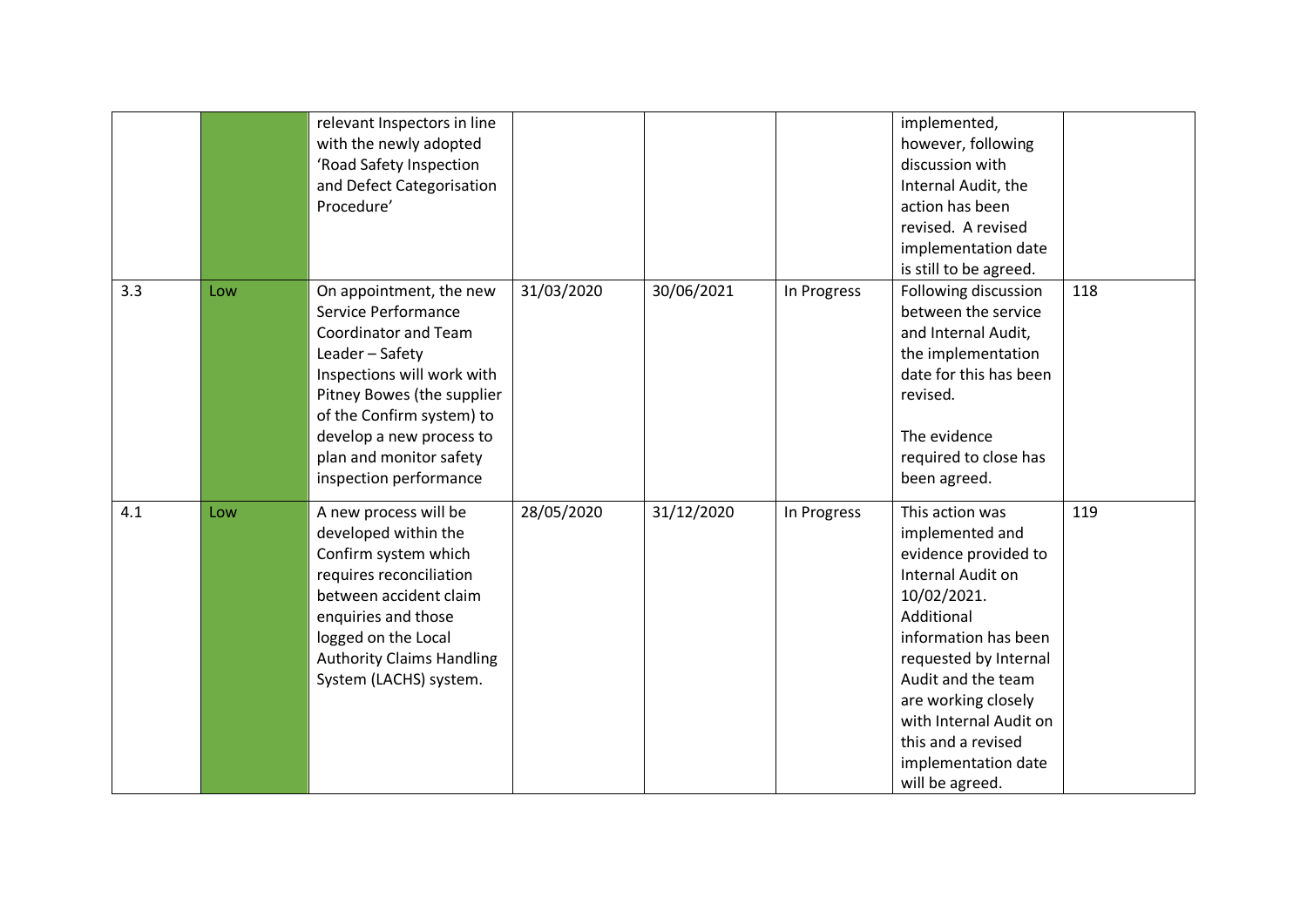|                | <b>Audit Reference: PL1810</b> |                                    | <b>Audit Title: Street Lighting and Traffic Signals</b> |                |                               | <b>Responsible Manager:</b> |                   |
|----------------|--------------------------------|------------------------------------|---------------------------------------------------------|----------------|-------------------------------|-----------------------------|-------------------|
|                |                                |                                    |                                                         |                | <b>Cliff Hutt/Gavin Brown</b> |                             |                   |
| <b>Finding</b> | <b>Issue Type</b>              | <b>Agreed Management Action</b>    | Original                                                | <b>Revised</b> | <b>Current</b>                | <b>Status Update</b>        | Reference in      |
| Reference      | (Finding                       |                                    | Implementation                                          | Implementation | <b>Status</b>                 |                             | Appendix 1 of     |
|                | Rating)                        |                                    | <b>Date</b>                                             | <b>Date</b>    |                               |                             | IA Report of 27   |
|                |                                |                                    |                                                         |                |                               |                             | <b>April 2021</b> |
| Issue 2,       | Medium                         | <b>Street Lighting</b>             | 20/12/2019                                              | 31/03/2022     | In Progress                   | This action was revised     | 150               |
| Rec 1          |                                | Clear processes will be            |                                                         |                |                               | at 30/03/2021.              |                   |
|                |                                | designed, recorded (in the         |                                                         |                |                               |                             |                   |
|                |                                | <b>Street Lighting Operational</b> |                                                         |                |                               | Following the               |                   |
|                |                                | guide), and implemented to         |                                                         |                |                               | completion of further       |                   |
|                |                                | ensure that following              |                                                         |                |                               | wards in the EESLP,         |                   |
|                |                                | completion of wards in the         |                                                         |                |                               | <b>Internal Audit will</b>  |                   |
|                |                                | EESLP:                             |                                                         |                |                               | perform sample              |                   |
|                |                                | progress with                      |                                                         |                |                               | testing to ensure the       |                   |
|                |                                | electrical testing is              |                                                         |                |                               | data held on Confirm        |                   |
|                |                                | monitored and                      |                                                         |                |                               | is accurate and             |                   |
|                |                                | actioned; and                      |                                                         |                |                               | complete, and that          |                   |
|                |                                | checks are<br>$\bullet$            |                                                         |                |                               | electrical testing          |                   |
|                |                                | performed over the                 |                                                         |                |                               | outcomes are being          |                   |
|                |                                | completeness and                   |                                                         |                |                               | recorded. IA will also      |                   |
|                |                                | accuracy of all                    |                                                         |                |                               | confirm that the            |                   |
|                |                                | inventory data held                |                                                         |                |                               | inventory checks have       |                   |
|                |                                | on Confirm (e.g.                   |                                                         |                |                               | been designed and           |                   |
|                |                                | routine sample                     |                                                         |                |                               | implemented. It is          |                   |
|                |                                | testing across the                 |                                                         |                |                               | expected that the           |                   |
|                |                                | wards                              |                                                         |                |                               | EESLP will complete in      |                   |
|                |                                |                                    |                                                         |                |                               | late 2021, and              |                   |
|                |                                |                                    |                                                         |                |                               | therefore an                |                   |
|                |                                |                                    |                                                         |                |                               | implementation date         |                   |
|                |                                |                                    |                                                         |                |                               | of 31/03/2022 has           |                   |
|                |                                |                                    |                                                         |                |                               | been agreed with IA         |                   |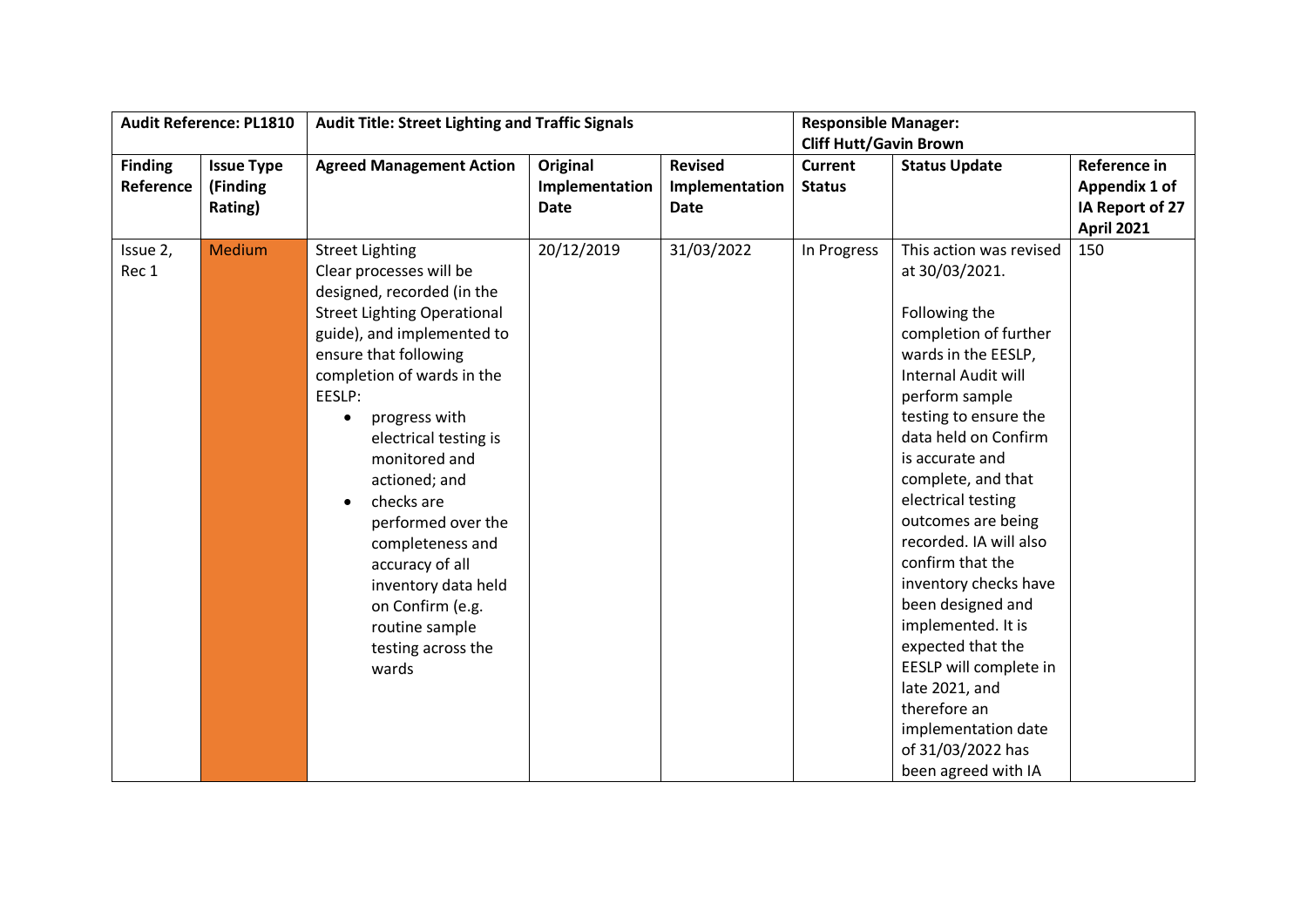| Issue 3,<br>Rec 1            | Low | <b>Street Lighting and Traffic</b><br><b>Signals</b><br>Operational Guides will be<br>developed, implemented,<br>and reviewed to ensure that<br>processes align with current<br>regulatory requirements.                                                                                                                                                                                                                                                                                                  | 30/09/2019 | 30/06/2021 | In Progress | <b>Operational Guide for</b><br><b>Street Lighting was</b><br>submitted on<br>07/12/2020. The<br><b>Traffic Signals</b><br><b>Operational Guide will</b><br>be completed by<br>31/06/2021. | 151 |
|------------------------------|-----|-----------------------------------------------------------------------------------------------------------------------------------------------------------------------------------------------------------------------------------------------------------------------------------------------------------------------------------------------------------------------------------------------------------------------------------------------------------------------------------------------------------|------------|------------|-------------|--------------------------------------------------------------------------------------------------------------------------------------------------------------------------------------------|-----|
| Issue 3,<br>Rec 2            | Low | <b>Street Lighting and Traffic</b><br>Signals<br>An essential Learning Matrix<br>that specifies the refresher<br>training that the team<br>requires to complete on an<br>ongoing basis has been<br>developed and provided to<br>Learning and Organisational<br>Development for their review<br>and feedback, with no<br>response received as yet.<br>The matrix will now be<br>implemented and employee<br>training requirements will be<br>assessed (and agreed) as part<br>of the Annual Conversations. | 20/12/2019 | 30/06/2021 | Closed      | This action has now<br>been closed.                                                                                                                                                        | 152 |
| Issue 4,<br>Rec <sub>3</sub> | Low | <b>Traffic Signals</b><br>Processes for the completion<br>and retention of the checklist<br>to be included in appropriate<br><b>Operational Guide</b>                                                                                                                                                                                                                                                                                                                                                     | 31/03/2020 | 31/06/2021 | In Progress | This has been include<br>in the operational<br>guide and will be<br>submitted when the<br>guide is complete.                                                                               | 153 |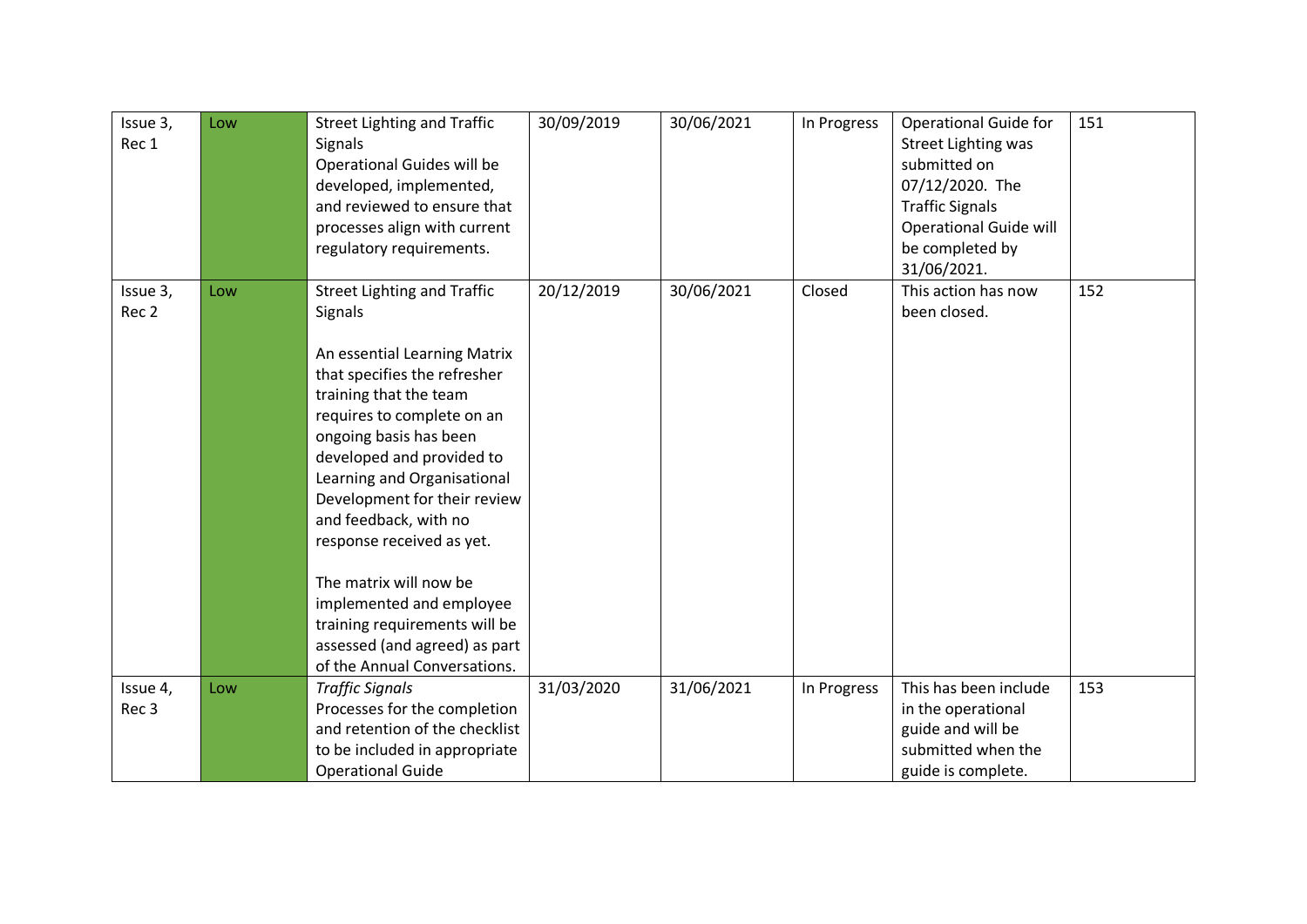| <b>Audit Reference:</b> |                   | <b>Audit Title: Payments and Charges - Parking</b> |                |                | <b>Responsible Manager:</b> |                      |                   |
|-------------------------|-------------------|----------------------------------------------------|----------------|----------------|-----------------------------|----------------------|-------------------|
| <b>CW1803</b>           |                   |                                                    |                |                | <b>Gavin Brown</b>          |                      |                   |
| <b>Finding</b>          | <b>Issue Type</b> | <b>Agreed Management Action</b>                    | Original       | <b>Revised</b> | <b>Current</b>              | <b>Status Update</b> | Reference in      |
| Reference               | (Finding          |                                                    | Implementation | Implementation | <b>Status</b>               |                      | Appendix 1 of     |
|                         | Rating)           |                                                    | <b>Date</b>    | Date           |                             |                      | IA Report of 27   |
|                         |                   |                                                    |                |                |                             |                      | <b>April 2021</b> |
| 5.2                     | Medium            | NSL Apply offers improved                          | 31/03/2020     | 01/08/2020     | Closed                      | This action has now  | 68                |
|                         |                   | control mechanisms by                              |                |                |                             | been closed.         |                   |
|                         |                   | automating many processes                          |                |                |                             |                      |                   |
|                         |                   | and tasks, including                               |                |                |                             |                      |                   |
|                         |                   | payments. These are                                |                |                |                             |                      |                   |
|                         |                   | currently not being used.                          |                |                |                             |                      |                   |
|                         |                   | Implementations of these                           |                |                |                             |                      |                   |
|                         |                   | controls, along with a                             |                |                |                             |                      |                   |
|                         |                   | formalised payment                                 |                |                |                             |                      |                   |
|                         |                   | acceptance procedure will                          |                |                |                             |                      |                   |
|                         |                   | ensure correct payments are                        |                |                |                             |                      |                   |
|                         |                   | received and further reduce                        |                |                |                             |                      |                   |
|                         |                   | any anomalies. The payment                         |                |                |                             |                      |                   |
|                         |                   | acceptance procedure will                          |                |                |                             |                      |                   |
|                         |                   | confirm that the Council                           |                |                |                             |                      |                   |
|                         |                   | does not accept part                               |                |                |                             |                      |                   |
|                         |                   | payment for parking permits                        |                |                |                             |                      |                   |
|                         |                   | and only reduces the price                         |                |                |                             |                      |                   |
|                         |                   | when the applicant is a                            |                |                |                             |                      |                   |
|                         |                   | disabled persons' blue badge                       |                |                |                             |                      |                   |
|                         |                   | holder. The procedure will                         |                |                |                             |                      |                   |
|                         |                   | establish a quality assurance                      |                |                |                             |                      |                   |
|                         |                   | payment sampling processes                         |                |                |                             |                      |                   |
|                         |                   | for implementation across                          |                |                |                             |                      |                   |
|                         |                   | Business Support teams who                         |                |                |                             |                      |                   |
|                         |                   | administer parking permits                         |                |                |                             |                      |                   |